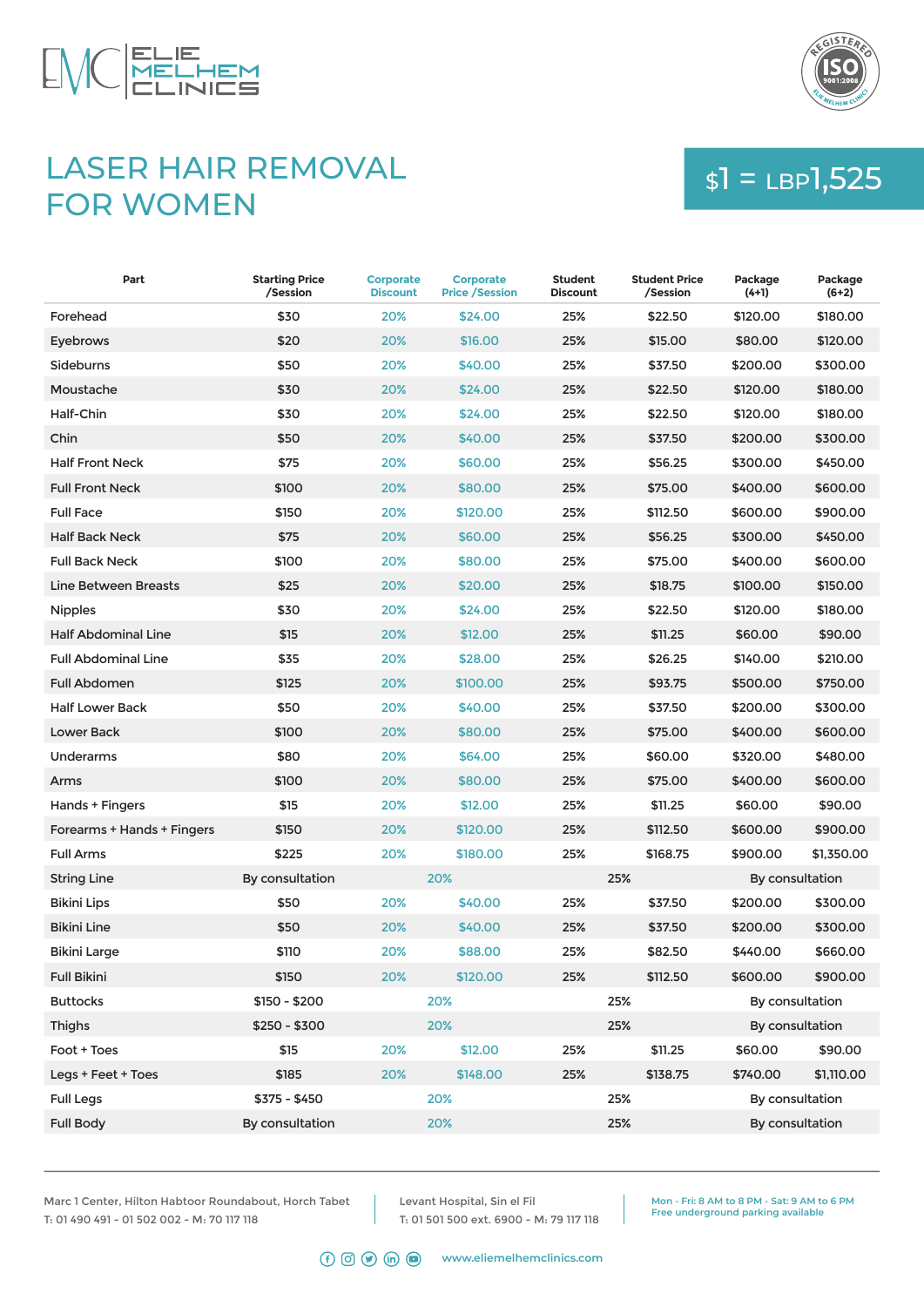



## LASER HAIR REMOVAL FOR MEN

# $$1 = LBP1,525$

| Part                       | <b>Starting Price</b><br>/Session | <b>Corporate</b><br><b>Discount</b> | <b>Corporate</b><br><b>Price /Session</b> | <b>Student</b><br><b>Discount</b> | <b>Student Price</b><br>/Session | Package<br>$(4+1)$ | Package<br>$(6+2)$ |
|----------------------------|-----------------------------------|-------------------------------------|-------------------------------------------|-----------------------------------|----------------------------------|--------------------|--------------------|
| <b>Eyebrows Separation</b> | \$15                              | 20%                                 | \$12.00                                   | 25%                               | \$11.25                          | \$60.00            | \$90.00            |
| Eyebrows                   | \$25                              | 20%                                 | \$20.00                                   | 25%                               | \$18.75                          | \$100.00           | \$150.00           |
| <b>Nose</b>                | \$10                              | 20%                                 | \$8.00                                    | 25%                               | \$7.50                           | \$40.00            | \$60.00            |
| Ears                       | \$15                              | 20%                                 | \$12.00                                   | 25%                               | \$11.25                          | \$60.00            | \$90.00            |
| <b>Cheeks</b>              | \$50                              | 20%                                 | \$40.00                                   | 25%                               | \$37.50                          | \$200.00           | \$300.00           |
| <b>Beard</b>               | \$150                             | 20%                                 | \$120.00                                  | 25%                               | \$112.50                         | \$600.00           | \$900.00           |
| <b>Front Neck</b>          | \$85                              | 20%                                 | \$68,00                                   | 25%                               | \$63.75                          | \$340.00           | \$510.00           |
| <b>Back Neck</b>           | \$85                              | 20%                                 | \$68.00                                   | 25%                               | \$63.75                          | \$340.00           | \$510.00           |
| <b>Shoulders</b>           | \$225                             | 20%                                 | \$180.00                                  | 25%                               | \$168.75                         | \$900.00           | \$1.350.00         |
| <b>Full Back</b>           | $$375 - $400$                     |                                     | 20%                                       |                                   | 25%                              | By consultation    |                    |
| Chest                      | \$200                             | 20%                                 | \$160.00                                  | 25%                               | \$150.00                         | \$800.00           | \$1,200.00         |
| Abdomen                    | \$200                             | 20%                                 | \$160.00                                  | 25%                               | \$150.00                         | \$800.00           | \$1,200.00         |
| <b>String Line</b>         | \$40                              | 20%                                 | \$32.00                                   | 25%                               | \$30.00                          | \$160.00           | \$240.00           |
| <b>Bikini Large</b>        | \$120                             | 20%                                 | \$96.00                                   | 25%                               | \$90.00                          | \$480.00           | \$720.00           |
| <b>Bikini</b>              | \$175                             | 20%                                 | \$140.00                                  | 25%                               | \$131.25                         | \$700.00           | \$1,050.00         |
| <b>Buttocks</b>            | $$250 - $300$                     |                                     | 20%                                       |                                   | 25%                              | By consultation    |                    |
| <b>Full Body</b>           | By consultation                   |                                     | 20%                                       |                                   | 25%                              | By consultation    |                    |

Marc 1 Center, Hilton Habtoor Roundabout, Horch Tabet T: 01 490 491 - 01 502 002 - M: 70 117 118

Levant Hospital, Sin el Fil T: 01 501 500 ext. 6900 - M: 79 117 118

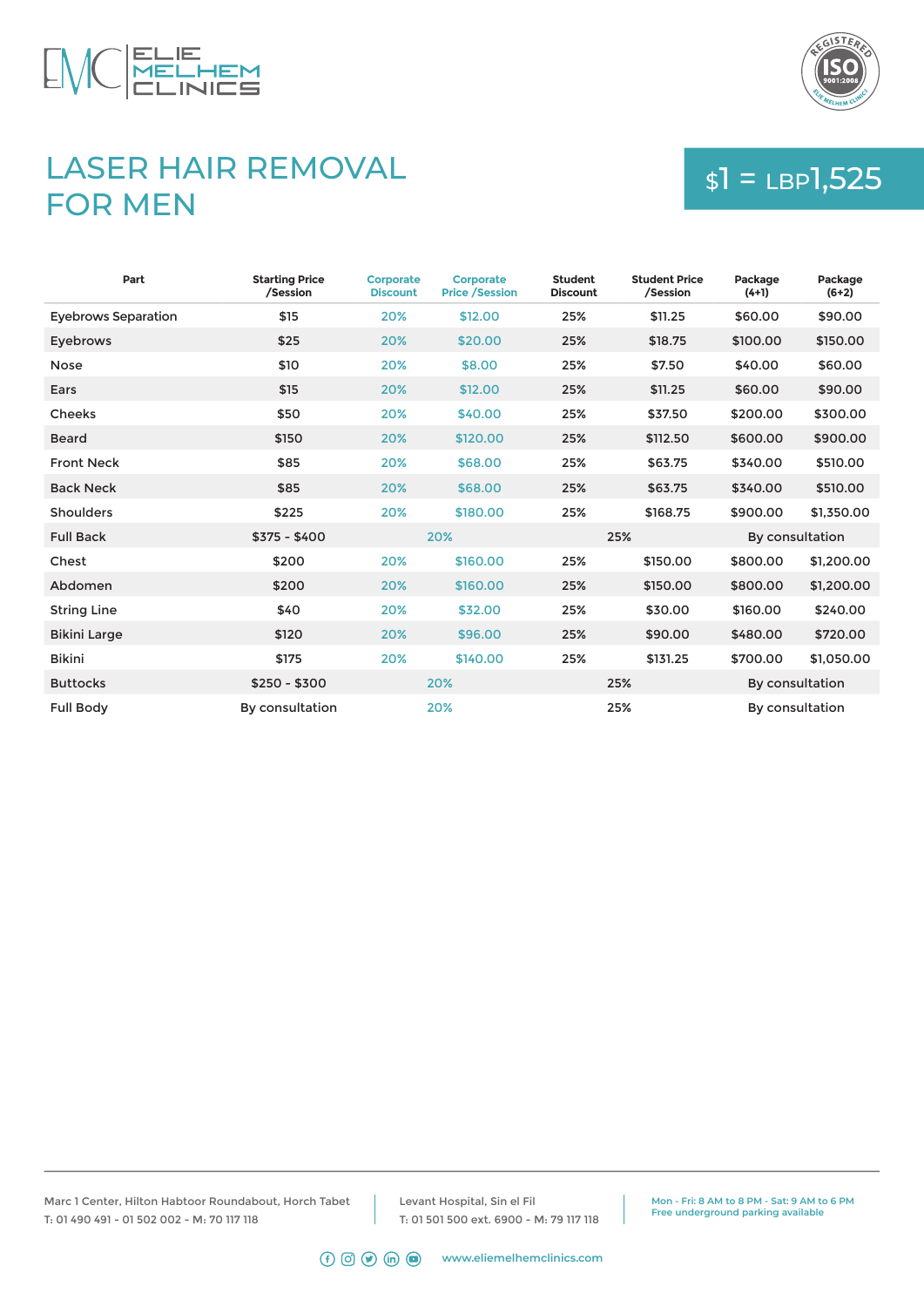



## $$1 = LBP1,525$

## BODY SHAPING & SLIMMING

| <b>Service</b>                 | <b>Price</b><br>/Session | Package     | Package<br><b>Price</b> | <b>Corporate</b><br><b>Discount</b> | <b>Corporate Price</b><br>/Session | <b>Student</b><br><b>Discount</b> | <b>Student Price</b><br>/Session |
|--------------------------------|--------------------------|-------------|-------------------------|-------------------------------------|------------------------------------|-----------------------------------|----------------------------------|
| Anti-Cellulite (Icoone)        | \$50                     | 8 sessions  | \$320.00                | 20%                                 | \$40.00                            | 25%                               | \$37.50                          |
| Anti-Cellulite (Shockwave)     | \$65                     | 8 sessions  | \$420.00                | 20%                                 | \$52.00                            | 25%                               | \$48.75                          |
| <b>Fat Freezing</b>            | \$235                    | 3 sessions  | \$585.00                | 20%                                 | \$188,00                           | 25%                               | \$176.25                         |
| Carboxytherapy                 | \$35                     | 8 sessions  | \$225.00                | 20%                                 | \$28.00                            | 25%                               | \$26.25                          |
| <b>Manual Slimming Massage</b> | \$85                     | 6 sessions  | \$400.00                | 20%                                 | \$68,00                            | 25%                               | \$63.75                          |
| <b>Muscle Toning</b>           | \$35                     | 12 sessions | \$350.00                | 20%                                 | \$28.00                            | 25%                               | \$26.25                          |

#### FACIAL CARE

| <b>Service</b>                                 | <b>Price</b><br>/Session | Package     | Package<br><b>Price</b> | <b>Corporate</b><br><b>Discount</b> | <b>Corporate Price</b><br>/Session | <b>Student</b><br><b>Discount</b> | <b>Student Price</b><br>/Session |
|------------------------------------------------|--------------------------|-------------|-------------------------|-------------------------------------|------------------------------------|-----------------------------------|----------------------------------|
| Deep Cleansing                                 | \$100                    |             |                         | 20%                                 | \$80.00                            | 25%                               | \$75.00                          |
| <b>Chemical Peeling</b>                        | \$300                    |             |                         | 20%                                 | \$240.00                           | 25%                               | \$225.00                         |
| Mini-Facial                                    | \$40                     |             |                         | 20%                                 | \$32.00                            | 25%                               | \$30.00                          |
| Mesotherapy                                    | \$120                    | 5 sessions  | \$480.00                | 20%                                 | \$96.00                            | 25%                               | \$90.00                          |
| Carboxytherapy<br>(for undereyes dark circles) | \$50                     | 6 sessions  | \$250.00                | 20%                                 | \$40.00                            | 25%                               | \$37.50                          |
| <b>Facial Muscle Toning</b>                    | \$35                     | 12 sessions | \$350.00                | 20%                                 | \$28.00                            | 25%                               | \$26.25                          |

# PHYSICAL THERAPY

| <b>Service</b>                  | <b>Price</b><br>/Session | Package        | <b>Package Price</b> | <b>Corporate</b><br><b>Discount</b> | <b>Corporate Price</b><br>/Session | <b>Student</b><br><b>Discount</b> | <b>Student Price</b><br>/Session |  |
|---------------------------------|--------------------------|----------------|----------------------|-------------------------------------|------------------------------------|-----------------------------------|----------------------------------|--|
| <b>External Patient Session</b> | \$50                     | 10 sessions    | \$400.00             | <b>20%</b>                          | \$40.00                            | 25%                               | \$37.00                          |  |
| Session at Home                 |                          |                | Pricing upon request |                                     |                                    |                                   |                                  |  |
| Pelvic Floor Re-education       | \$50                     | $> 8$ sessions | 10% discount         |                                     | 20% discount                       |                                   | 25% discount                     |  |

# QUIT SMOKING PROGRAM

| <b>Treatment Price</b> | <b>Corporate</b><br><b>Discount</b> | <b>Corporate Price</b> | <b>Student</b><br><b>Discount</b> | <b>Student Price</b> | Duo Offer<br>(2 persons) | <b>Group Deal</b><br>(3 persons) |
|------------------------|-------------------------------------|------------------------|-----------------------------------|----------------------|--------------------------|----------------------------------|
| \$600                  | 20%                                 | \$480                  | 25%                               | \$450                | \$1,000                  | \$1.400                          |

Marc 1 Center, Hilton Habtoor Roundabout, Horch Tabet T: 01 490 491 - 01 502 002 - M: 70 117 118

Levant Hospital, Sin el Fil T: 01 501 500 ext. 6900 - M: 79 117 118